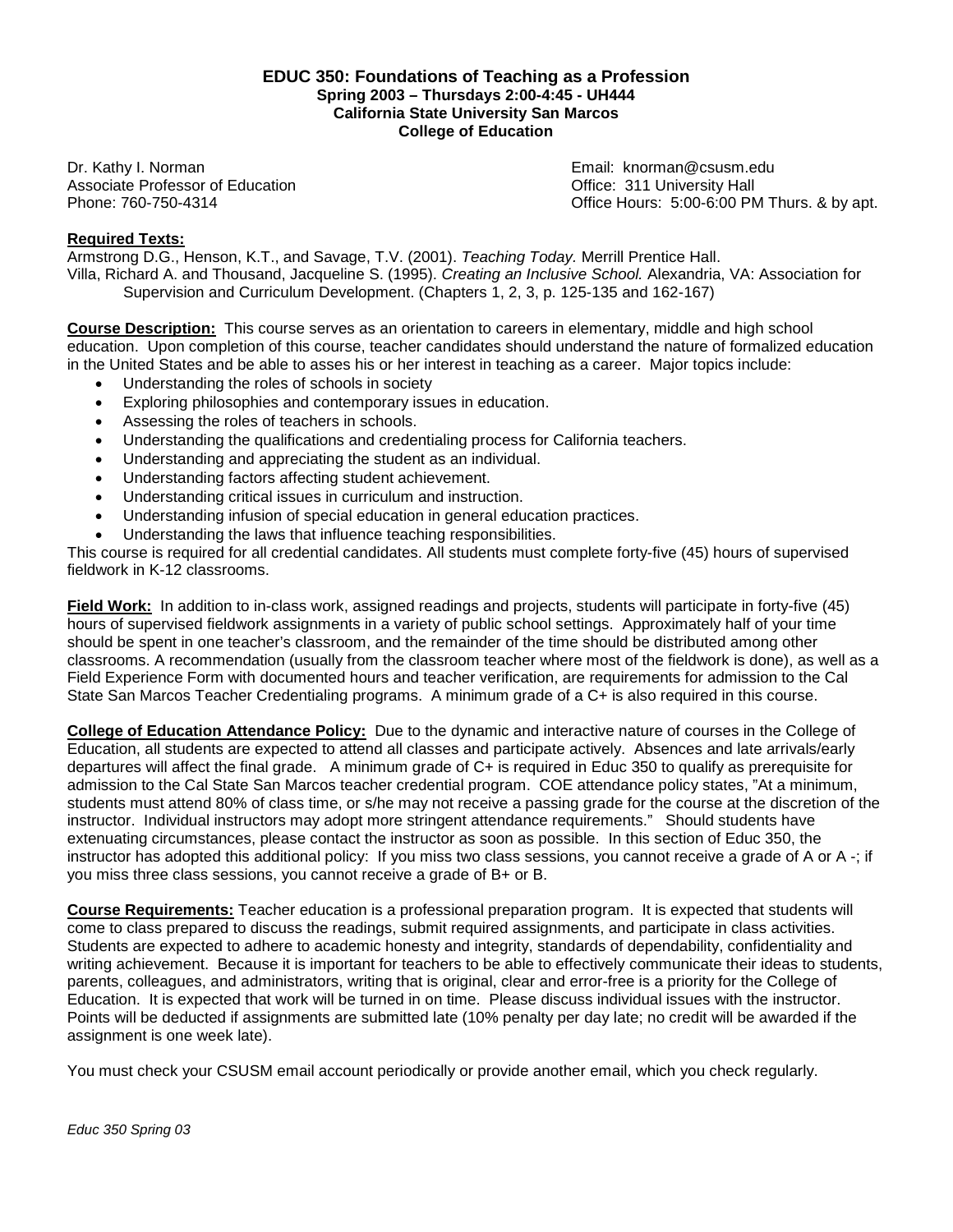**Teaching Performance Expectation (TPE) for EDUC 350**. A primary goal of Educ 350 is to begin the process of developing teacher candidates to become professional educators. The following TPE of the California Commission for Teacher Credentialing is expected to be met during this course:

## **TPE 12: Professional, Legal and Ethical Obligations**

Candidates are aware of their own personal values and biases and recognize ways in which these values and biases affect the teaching and learning of students. They resist racism and acts of intolerance. Candidates appropriately manage their professional time spent in teaching responsibilities to ensure that academic goals are met.

Candidates for a Teaching Credential understand and honor legal and professional obligations to protect the privacy, health, and safety of students, families, and other school professionals. They are aware of and act in accordance with ethical considerations and they model ethical behaviors for students. Candidates understand and honor all laws relating to professional misconduct and moral fitness.

## **Teaching Performance Assessment for Developing as a Professional Educator**

The successful completion of the personal philosophy assignment is a requirement for completion of this course and is a component of partially meeting the TPE described above. This statement will be used for assessment both in the course and at completion of the College of Education program. Retain an electronic copy of your statement for submission for your portfolio at the completion of your teacher education program.

**Mission of the College of Education at Cal State San Marcos:** The mission of the College of Education Community is to collaboratively transform public education by preparing thoughtful educators and advancing professional practices. We are committed to diversity, educational equity, and social justice, exemplified through reflective teaching, life-long learning, innovative research, and on-going service. Our practices demonstrate a commitment to studentcentered education, diversity, collaboration, professionalism and shared governance. (adopted by COE Governance Community, October 1997)

**Authorization to Teach English Learners:** The Cal State San Marcos credential programs have been specifically designed to prepare teachers for the diversity of languages often encountered in California public school classrooms. The authorization to teach English learners is met through the infusion of content and experiences within the credential program, as well as additional coursework. Students successfully completing this program receive a credential with authorization to teach English learners.

(approved by CCTC in SB 2042 Program Standards, August 2002)

**Special Education Inclusion:** Consistent with the intent to offer a seamless teaching credential in the College of Education, this course will introduce the collaborative infusion of special education competencies that reflect inclusive educational practices. Students will demonstrate a knowledge of laws and dispositions that relate to special education through a variety of activities such as the viewing and analysis of the video F.A.T. City, reading and analysis of "School Law & Diversity," and/or *Creating an Inclusive School*.

**Use of Technology:** Students are expected to demonstrate competency in the use of various forms of technology (i.e. word processing, electronic mail, use of the Internet, and/or multimedia presentations). Specific requirements for course assignments with regard to technology are at the discretion of the instructor. Keep a digital copy of all assignments for use in your teaching portfolio. Details will be given in class.

**Credential Program Recommendations:** As one of several evaluation methods, Educ 350 course instructors are asked for feedback concerning credential candidates who are applying for programs at Cal State San Marcos. Keep in mind that your professionalism and hard work in this class not only affect your course grade, but also indicate your readiness for a credential program.

**Students with Disabilities Requiring Reasonable Accommodations:** Students are approved for services through the Disabled Student Services Office (DSS). This office is located in Craven Hall 5205, and can be contacted by phone at (760) 750-4905, or TTY (760) 750-4909. Students authorized by DSS to receive reasonable accommodations should meet with their instructor during office hours or, in order to ensure confidentiality, in a more private setting.

# **Course Assignments**

1, Participation, Collaboration and Professionalism 30%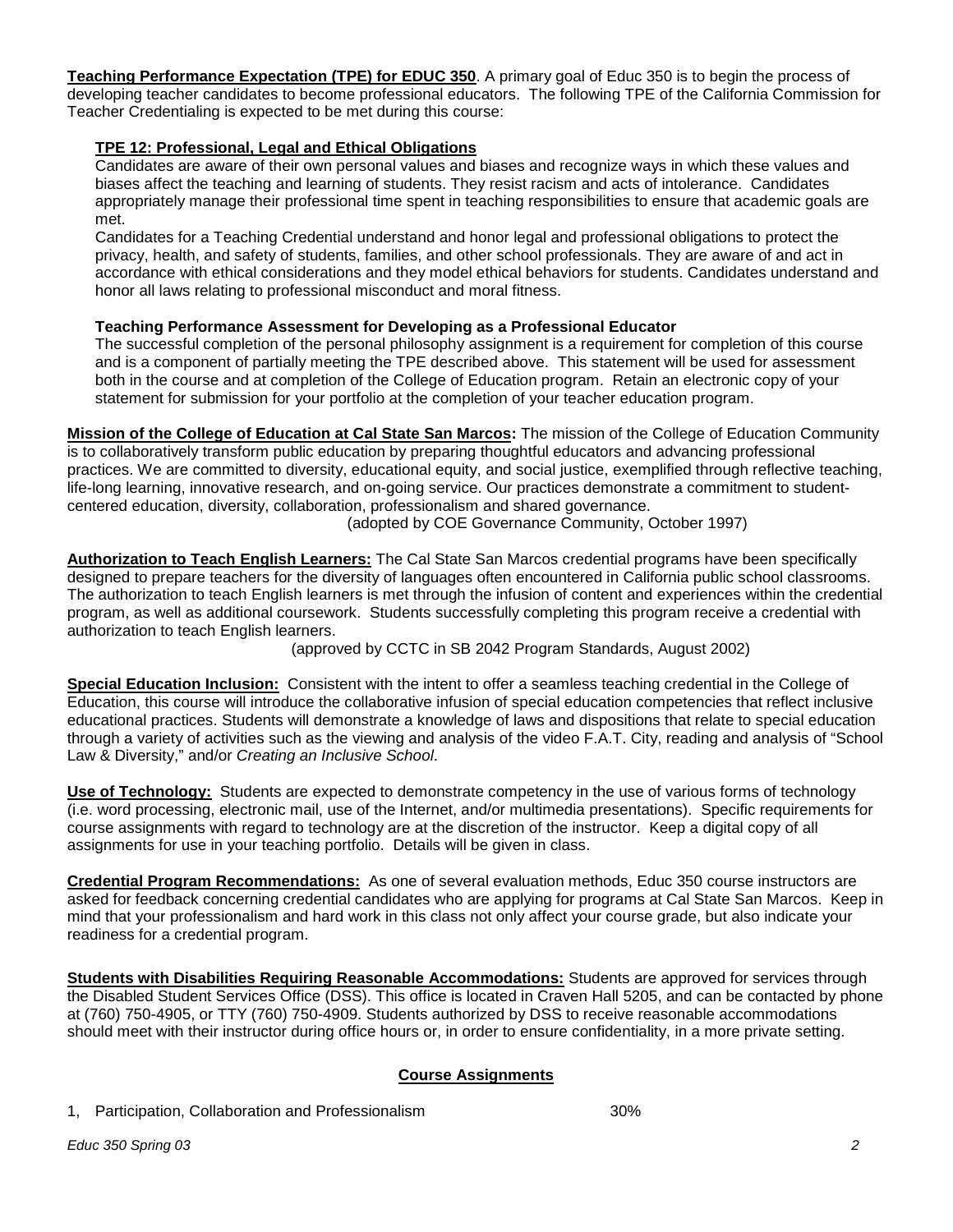| 2. Philosophy of Teaching<br>3. Law and Diversity Assignment<br>4. "Debate" on Contemporary Issue<br>5. Chapter Presentation and Chapter Organizer<br>6. Field Experience Log and Journal<br>7. Foundations of Teaching Notebook | <b>20%</b><br>5%<br>10%<br>10%<br><b>20%</b><br>5% |
|----------------------------------------------------------------------------------------------------------------------------------------------------------------------------------------------------------------------------------|----------------------------------------------------|
| <b>TOTAL</b>                                                                                                                                                                                                                     | 100%                                               |

**Late assignments will be penalized by a 20-point reduction each day they are late. Keep digital copies of all assignments for your Credential Program Electronic Portfolio. Note: You may not pass this class without completing the 45 hours of Field Experience.**

## **Criteria For Grading Assignments**

| A            | Outstanding work on assignment, excellent syntheses of information and<br>experiences, great insight and application, and excellent writing.         | 90-100% |
|--------------|------------------------------------------------------------------------------------------------------------------------------------------------------|---------|
| B            | Completion of assignment in good form with good syntheses and<br>application of information and experiences; writing is good.                        | 80-89%  |
| $\mathsf{C}$ | Completion of assignment, adequate effort, adequate synthesis of<br>information and application of information and experiences, writing is adequate. | 70-79%  |
| D            | Incomplete assignment, inadequate effort and synthesis of information,<br>writing is less than adequate.                                             | 60-69%  |

Grades will be determined by points earned:

 $A = 93 - 100$  $A - 90 - 92$  $B+ = 87-89$  $B = 83 - 86$  $B - 80 - 82$  $C+= 77-79$  $C = 73-76$  $C - 70-72$  $D = 60 - 69$  $F = 0.59$ 

| 7. Foundations of Teaching Notebook                     | 5%         | $(0.05 \times \text{your grade} =$ |  |
|---------------------------------------------------------|------------|------------------------------------|--|
| 6. Field Experience Log and Journal                     | <b>20%</b> | $(0.20 \times \text{your grade} =$ |  |
| 5. Chapter Presentation and Chapter Organizer           | 10%        | $(0.10 \times \text{your grade} =$ |  |
| 4. "Debate" on Contemporary Issue                       | 10%        | $(0.10 \times \text{your grade} =$ |  |
| 3. Law and Diversity Assignment                         | 5%         | $(0.05 \times \text{your grade} =$ |  |
| 2. Philosophy of Teaching                               | <b>20%</b> | $(0.20 \times \text{your grade} =$ |  |
| 1, Participation, Collaboration and Professionalism 30% |            | $(0.30 \times$ your grade =        |  |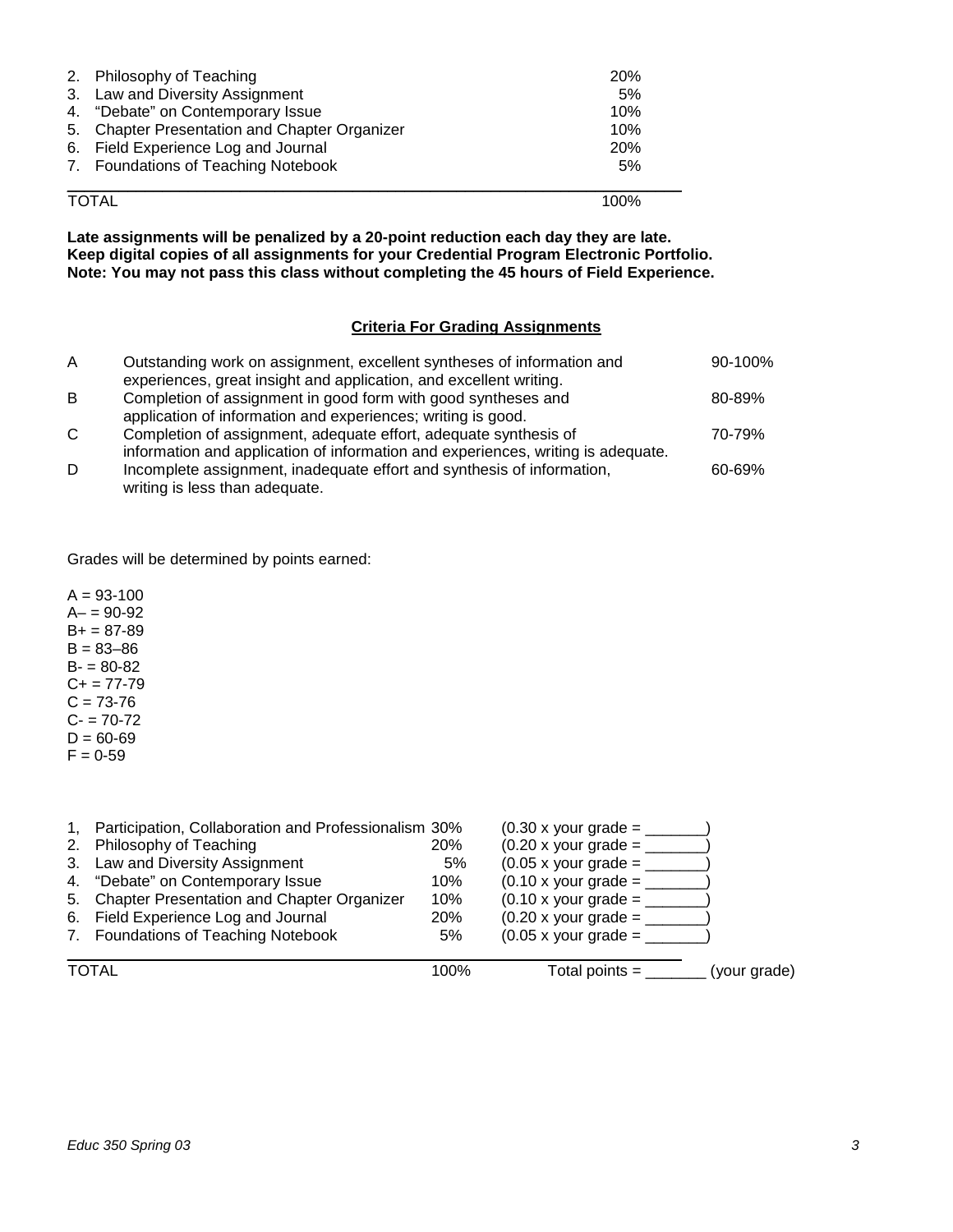# COURSE GRADES

#### *An "A" student is one who:*

- completes all assignments on time and demonstrates the ability to summarize, analyze, and/or reflect at high levels.
- varies sources of information for assignments, demonstrating high degree of effort in pursuing varied perspectives around important educational issues.
- completes all the reading assignments and develops thoughtful and thorough responses.
- produces work that reveals a strong commitment to self-discovery and learning.
- produces work at a high professional level in terms of both writing and content.
- develops a high quality presentation, demonstrating significant learning around a contemporary issue.
- presents confidently and intelligently, demonstrating effective teaching skills.
- completes assignments in/out of class with a focus on learning and exploration, pushing him/herself to better understand the profession through quality work.
- attends almost every class meeting and is fully engaged during class.
- pushes him/herself to new understandings by participating in discussions, sharing his/her opinions, and valuing others' perspectives.
- contributes to the positive environment of the class by respecting all members.

#### *A "B" student is one who:*

- completes all or almost all assignments, all or most on time, and demonstrates the ability to summarize, analyze, and/or reflect at fairly high levels, showing consistent improvement over time.
- varies sources of information for assignments, demonstrating high degree of effort in pursuing varied perspectives around important educational issues.
- completes all or most of the reading assignments and develops thoughtful and fairly thorough responses.
- produces work that reveals a commitment to self-discovery and learning.
- produces work that is close to professional level in terms of both content and writing, working to develop a strong command of writing, speaking, planning and presenting.
- develops presentations, demonstrating significant learning
- presents confidently and intelligently, demonstrating effective teaching skills.
- completes assignments in/out of class with a focus on learning and exploration, pushing him/herself to better understand the profession through quality work.
- attends almost every class meeting and is regularly engaged during class.
- pushes him/herself to new understandings by participating in discussions, sharing his/her opinions, and valuing others' perspectives.
- contributes to the positive environment of the class by respecting all members.

## *A "C" student is one who:*

- completes or attempts most of the assignments, mostly on time, and demonstrates the ability to do some quality summarizing, analysis, and reflection, showing improvement over time.
- varies sources of information for assignments, demonstrating effort in pursuing varied perspectives around important educational issues.
- completes most of the reading assignments and develops thoughtful and sometimes thorough responses.
- produces work that reveals a commitment to some self-discovery and learning.
- produces work that is not yet at a professional level in terms of both writing and content.
- develops a quality presentation, demonstrating learning around a contemporary issue.
- presents confidently and intelligently, demonstrating some effective teaching skills.
- completes assignments in/out of class with a focus on learning and exploration, pushing him/herself a little to better understand the profession.
- attends most class meetings and is often engaged during class.
- pushes him/herself to some new understandings by participating to a moderate degree in discussions, sharing his/her opinions, and valuing others' perspectives.
- contributes to the positive environment of the class by respecting all members.

A "D" student is one who doesn't meet all of the minimal standards of a "C" student; "F" is earned by someone who hasn't completed significant portions of the required work and fails to meet the "C" student standards.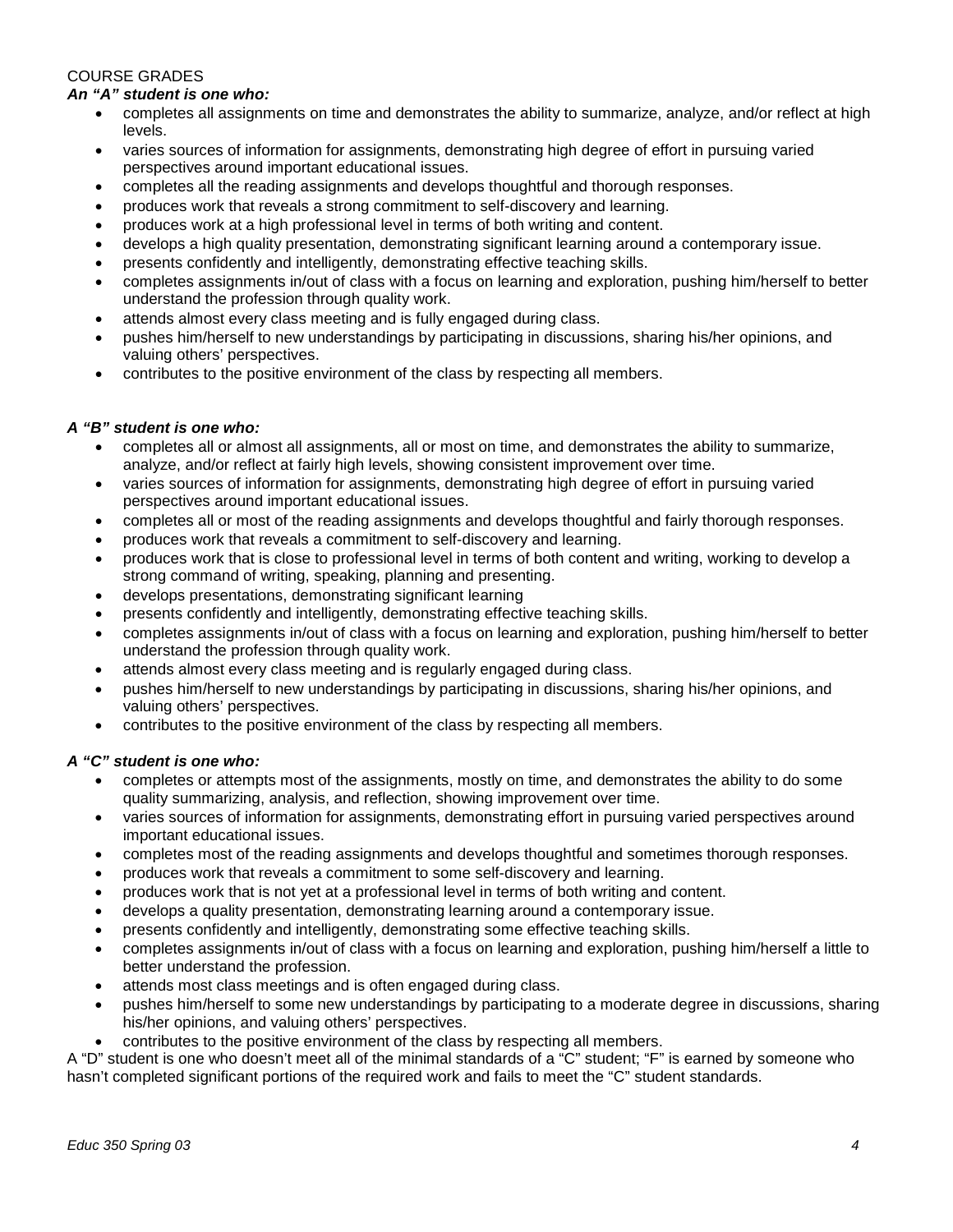## **1. Participation, Collaboration and Professionalism**

Students will engage in active learning each class session, and will be expected to actively participate, collaborate, and demonstrate professionalism at all times.

- Do you participate in class discussions productively, sharing your knowledge and understandings?
- Do you interact productively with your peers, taking on a variety of roles (leader, follower, etc.)?
- Do you contribute appropriately to group work—do you "do your share"?
- Are you able to accept others' opinions?
- Are you supportive of others' ideas?
- Do you support your peers during their presentations?
- Can you monitor and adjust your participation to allow for others' ideas as well as your own to be heard?
- Do you show a positive attitude and disposition towards teaching all students?
- Do you exhibit professional behavior at all times?
- Do you attend each and every class, arrive on time and well prepared in all aspects, and do not ever leave early?
- Do you give close attention to each activity and speaker, and never whisper or do other things while there is a speaker?

You will do a self assessment using the Rubric for Participation, Collaboration and Professionalism; and write a twothree page rationale. You should give a rationale for the points you gave yourself in each area of the rubric and provide examples for each area. Your professor will also do an assessment using this rubric. Turn in your Rubric and Rationale with examples.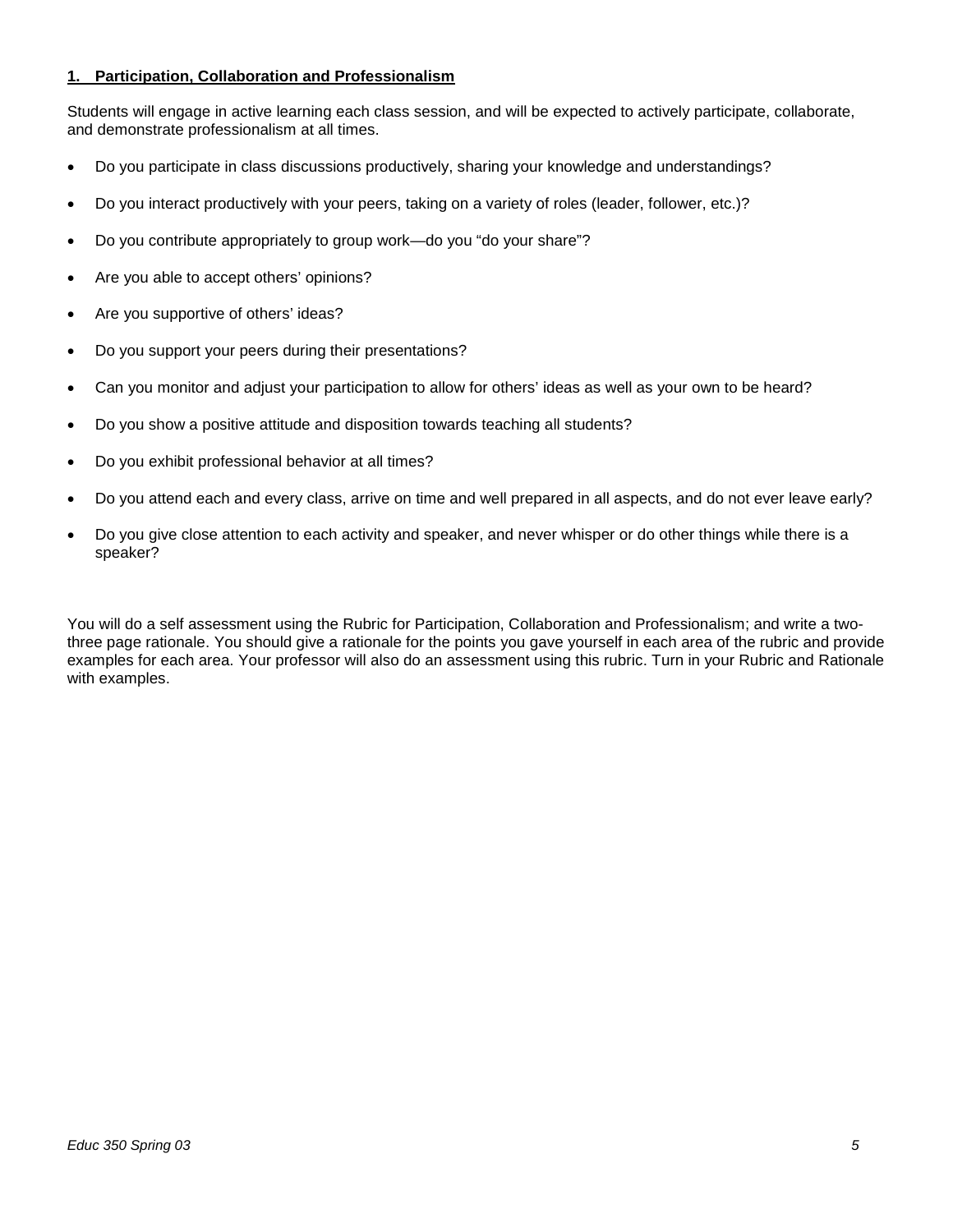# **Rubric for Participation, Collaboration and Professionalism**

| <b>CATEGORY</b>                                            | <b>Excellent</b>                                                                                                                                                                                                                                                                                                                 | Acceptable                                                                                                                                                                                                                                                                                                              | Unacceptable                                                                                                                                                                                                                                                                                          | Your         |
|------------------------------------------------------------|----------------------------------------------------------------------------------------------------------------------------------------------------------------------------------------------------------------------------------------------------------------------------------------------------------------------------------|-------------------------------------------------------------------------------------------------------------------------------------------------------------------------------------------------------------------------------------------------------------------------------------------------------------------------|-------------------------------------------------------------------------------------------------------------------------------------------------------------------------------------------------------------------------------------------------------------------------------------------------------|--------------|
|                                                            | 14 pts.                                                                                                                                                                                                                                                                                                                          | 9 pts.                                                                                                                                                                                                                                                                                                                  | 4 pts.                                                                                                                                                                                                                                                                                                | <b>Score</b> |
| <b>Attitude</b>                                            | Always has a positive<br>attitude. Never is critical<br>of the task or others                                                                                                                                                                                                                                                    | Usually has a positive<br>attitude. Rarely is critical.                                                                                                                                                                                                                                                                 | Seldom has a positive<br>attitude. Often is critical.                                                                                                                                                                                                                                                 |              |
|                                                            | without offering<br>alternatives, showing<br>initiative, and working<br>hard for improvement.                                                                                                                                                                                                                                    |                                                                                                                                                                                                                                                                                                                         |                                                                                                                                                                                                                                                                                                       |              |
| Participation                                              | Attends every class,<br>always on time and well<br>prepared, never leaves<br>early. Give closest<br>attention to class<br>activities and speakers.                                                                                                                                                                               | Usually attends every<br>class, on time and<br>prepared, doesn't leaves<br>early. Give most<br>attention to class<br>activities and speakers.                                                                                                                                                                           | Is not always ready<br>when class time begins.<br>Doesn't give full<br>attention in class;<br>sometimes talks when<br>others are speaking.                                                                                                                                                            |              |
| Professionalism                                            | Always behaves, talks<br>and works in a<br>professional manner,<br>regardless of task/topic.                                                                                                                                                                                                                                     | Often behaves, talks and<br>works in a professional<br>manner, regardless of<br>task or topic.                                                                                                                                                                                                                          | Seldom behaves, talks<br>and works in a<br>professional manner,<br>regardless of task/topic.                                                                                                                                                                                                          |              |
| Collaboration                                              | Almost always listens to,<br>shares with, and<br>supports the efforts of<br>others. Tries to keep<br>people working well<br>together.                                                                                                                                                                                            | Often listens to, shares<br>with, and supports the<br>efforts of others, but<br>sometimes is not a good<br>team member.                                                                                                                                                                                                 | Rarely listens to, shares<br>with, and supports the<br>efforts of others. Is not<br>always a good team<br>player.                                                                                                                                                                                     |              |
| <b>Contributions</b>                                       | Always provides useful<br>ideas; always stays<br>focused on the task.<br>Exhibits a lot of effort<br>and valuable<br>contributions.                                                                                                                                                                                              | Often provides useful<br>ideas; stays focused<br>most of the time. A<br>satisfactory group<br>member who does what<br>is required.                                                                                                                                                                                      | Rarely provides useful<br>ideas; not always<br>focused. Reluctant to<br>participate. Lets others<br>take charge and<br>participate.                                                                                                                                                                   |              |
| <b>Disposition toward</b><br><b>Teaching</b><br>Leadership | Always demonstrates<br>concern in learning to<br>teach all children.<br>Always demonstrates<br>strong commitment<br>toward developing (a) an<br>understanding of<br>children, (b) teaching<br>strategies, and (c)<br>knowledge of the CA<br>Standards for the<br><b>Teaching Profession and</b><br>CA Standards for<br>Teaching. | Often demonstrates<br>concern in learning to<br>teach all children. Often<br>demonstrates<br>commitment toward<br>developing (a) an<br>understanding of<br>children, (b) teaching<br>strategies, and (c)<br>knowledge of the CA<br>Standards for the<br><b>Teaching Profession and</b><br>CA Standards for<br>Teaching. | Rarely shows concern in<br>learning to teach all<br>children. Rarely<br>demonstrates<br>commitment toward<br>developing (a) an<br>understanding of<br>children, (b) teaching<br>strategies, and (c)<br>knowledge of the CA<br>Standards for the<br>Teaching Profession and<br>Standards for Teaching. |              |
|                                                            | Shows strength through<br>leadership in different<br>class activities; other<br>students respect you as<br>a leader.                                                                                                                                                                                                             | <b>Effectively participates</b><br>and contributes, but<br>rarely shows leadership<br>qualities.                                                                                                                                                                                                                        | Does not show<br>leadership in any area of<br>class.                                                                                                                                                                                                                                                  |              |

**Total Score: \_\_\_\_\_\_\_**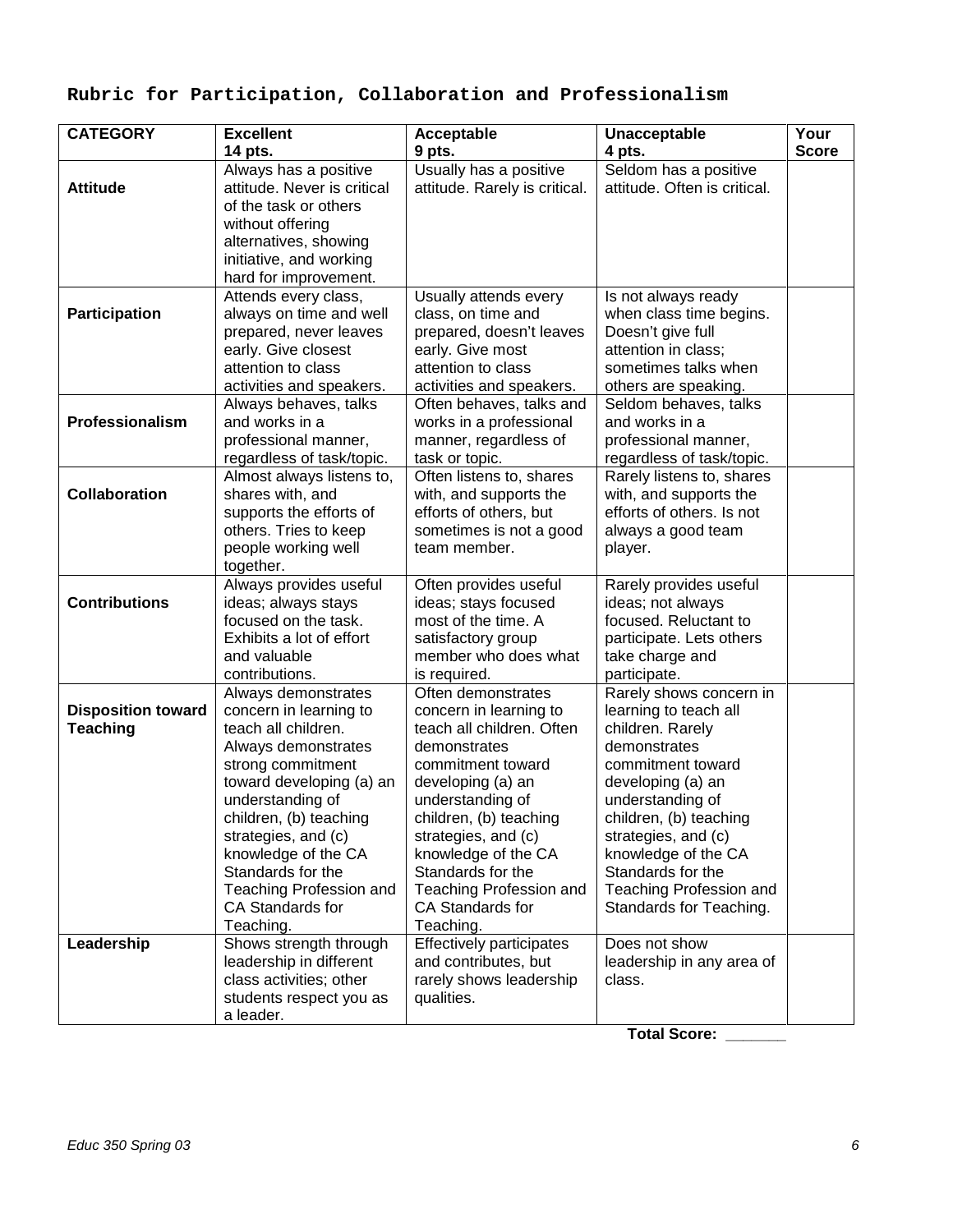## **2. Philosophy of Teaching Statement**

Organize your thoughts in a way that expresses your beliefs about schools, teaching and learning. Articulate your thoughts so that your reader is able to form a picture of the teacher you hope to become. Think of your audience as the hiring committee of a school district in which you passionately hope to teach. You want your audience to connect your name and face with a distinct set of beliefs. Your philosophy should reflect your beliefs about teaching and learning, and your view of the social context of schools for the 21<sup>st</sup> century in a multicultural society. You should demonstrate professional vocabulary as you discuss your beliefs and knowledge.

## Questions to Guide You

1. What is schooling?

What are the purposes of education and schools? What are schools for? How is schooling in a democracy different from schooling in a totalitarian state? What responsibilities do you have as an employee of the public, and what happens when you disagree with public policy? What about when you disagree with parents? What are your goals for your students?

2. What is teaching?

What are the purposes of teaching? Who or what is the source of knowledge in the classroom? Is teaching a one-way or two-way venture? How will you decide what to teach? Do you consider yourself a teacher of students, or of content, or both? Is teaching better described as a set of skills and knowledge, or as a set of values and attitudes? What is it about teaching that you most look forward to, and that you most fear? What is your metaphor for the teacher? What are your ethical responsibilities as a teacher? How will you contribute to the profession of teaching? What is the teachers' role as a bridge to the community? What is the teacher's role in educational renewal and reform?

3. What is learning?

What is knowledge? If you teach and students don't learn, whose problem is that? How will you know when students have learned something? Are students empty vessels into which you will pour knowledge? What does learning mean for students of different abilities or ethnicities or genders or economic classes? How will your classroom be responsive to the multiple communities represented in your students? Do all students need to learn the same thing? How important is classroom environment to learning? How will you decide what content to teach in the all-too-short time allotted to you?

*NOTE: Use the questions to frame your thoughts. Do not simply answer the questions.*

Class activities which support the development of your Philosophy include

- Class Discussions
- **Readings**
- Field Experiences
- Credo for Support Activity
- FAT City Activity
- Inclusive Education Activity
- Law and Diversity Activity

#### Criteria:

- Did you draw on all your resources/experiences to write your philosophy and not just the book?
- Are you clear about your own beliefs?
- Do you have a clear organization of ideas?
- Can you articulate your ideas fluently and coherently with correctness of written expression (grammar, syntax, spelling)?
- Is it clear you have had enough exposure to schools to write your current philosophy?
- Did you address the areas of schooling, teaching, and learning?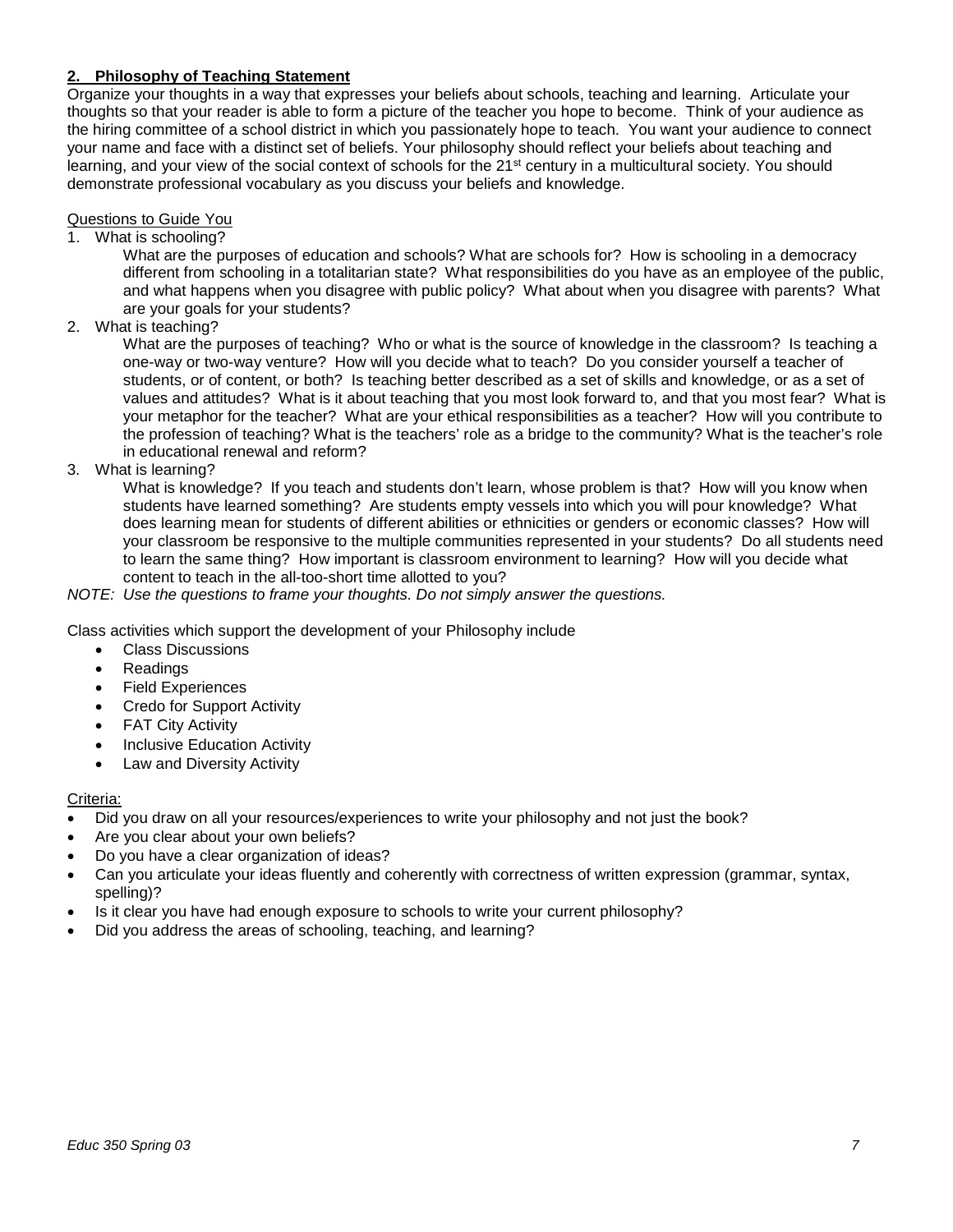## **3. Law and Diversity Assignment**

You will apply your understanding of the legal context of inclusive education and laws that influence teaching responsibilities.

#### **Study the following chapters and web sites:**

Thousand, J.S. (passed out in class) Laws related to special education that affect teachers.

Villa, R. A. & Thousand, J. S. (l995). Creating an inclusive school. Alexandria, VA: Association for Supervision and Curriculum Development. Read all of Chapter 2.

U.S. Disability Law. Internet address:

www.law.cornell.edu/topics/disability.html

Includes information about laws affecting people with disabilities.

OSERS IDEA Home Page. Internet address:

## www.ed.gov/offices/OSERS/IDEA

Explanation of federal legislation known as IDEA, which ensures a free appropriate education in the least restrictive environment for children with disabilities. The latest l997 federal reauthorization of the law is explained in detail.

#### **Reflection and Applications:**

Apply your understanding of the legal context of inclusive education and laws that influence your teaching responsibilities by:

- 1. In writing, identify five laws or court decisions that influence you as a professional educator. At least one of these five must relate to special education law. Give a rationale for each selection. Why is it important to you? How might they affect your teaching?
- 2. Be prepared to share selections and rationale for selection of the laws and decisions during our next class.

#### **4. "Debate" on Contemporary Issue**

You and your group members will become familiar with a contemporary issue in education and will present your learning to your peers in the form of a debate, in order to broaden the class's knowledge and perspective of education issues. Your topic must have multiple perspectives (pros and cons). Examples of topics include standardized testing, bilingual education, tracking, school safety programs, the role of technology, government involvement, sex education, censorship, and gender equity.

Library Research: In groups, students will plan and conduct library research on a contemporary issue in education. Group members should thoroughly investigate the issue, its pros and cons, implications (the "so what") of the issue, and applications to schooling today. Each group will create a two page typed abstract AND a selected reading list (12- 15 references in bibliographic form, only 3 of which may be web sites) to give to each class member on the day of the presentation. Group members' names should be at the top of the stapled handout. Come to class prepared to present all perspectives.

Class Presentation: On the day of your presentation, you will present the following: (a) your pro and con stances, (b) major points to cover, (c) anticipate major points and arguments by member of the opposing team, and (d) introductory and concluding statements. **There is a specific format and time allotted for each component.**

Criteria:

- Do you understand a major issue affecting education and can you speak intelligently to your peers so they understand the issue?
- Did you read from enough sources to gather relevant information?
- Are you able to synthesize information to present a concise yet thorough report?
- Are you able to organize resources (materials, people, etc.) in support of your presentation?
- Did you present your information confidently, creatively, and in an organized manner?
- Are you able to apply what you've learned about effective teaching to engage your audience during your presentation?
- Are you able to use technology to support your presentation?
- Are you able to develop an appropriate abstract and bibliography?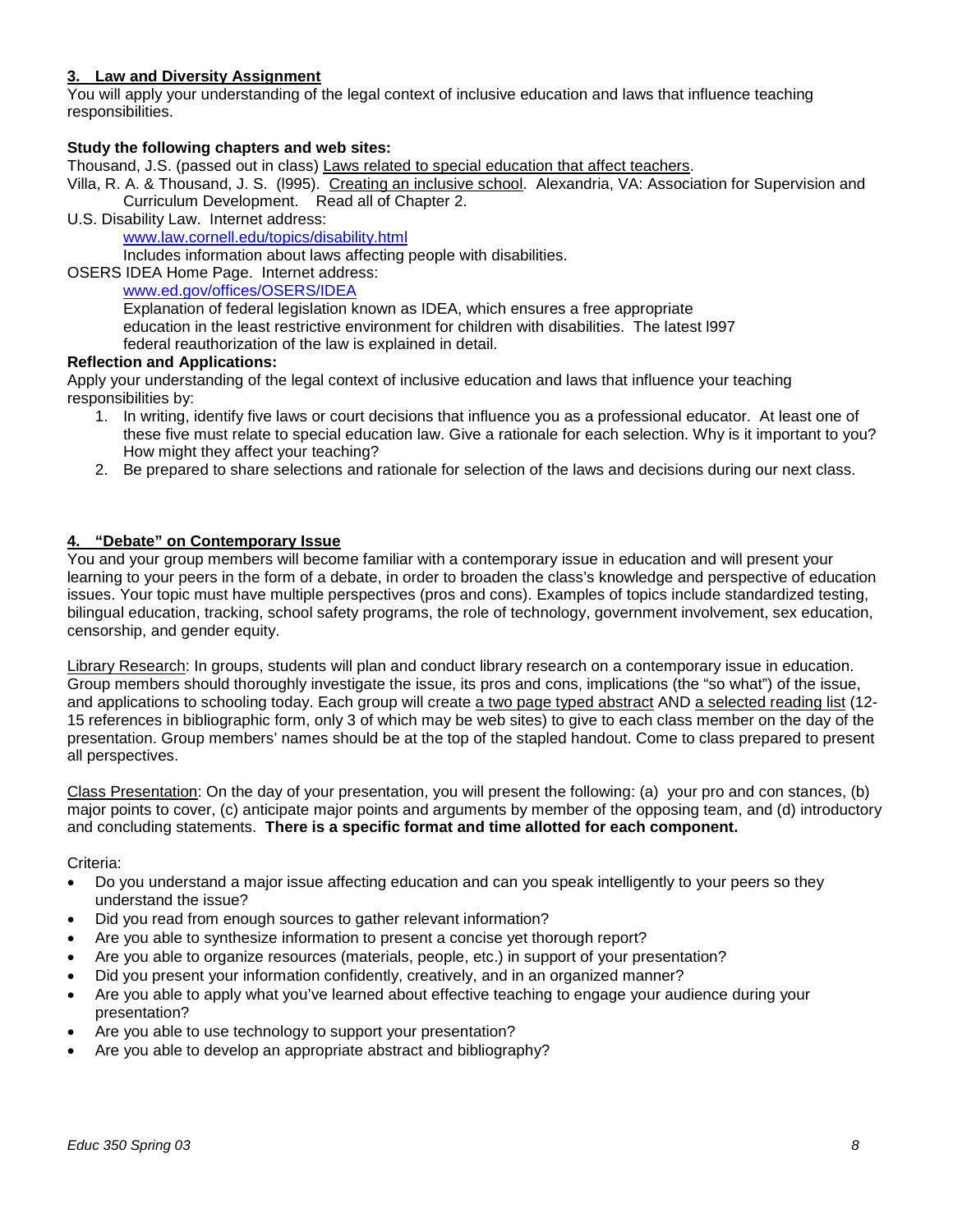## 5. **Chapter Presentation and Chapter Organizer**

In small groups give a 45-60 minute overview of an assigned chapter from one of the textbooks. The presentation should include a graphic organizer type of handout that students can use to follow the presentation and take notes on and one activity from the chapter or one that you design. You will not be able to cover all the details of the chapter, so you must pick key terms and concepts that you think are important for your peers to understand.

You will be given sample graphic organizers in class: concept maps, flow charts, outlines, etc. NO NOT fill in all of the information. Your graphic organizer should provide a guided way to take notes. Here is a sample graphic organizer outline from the first section of Chapter One of the Segal text:

> Segal & Wilson Chapter One Becoming a Teacher

#### **Who Becomes a Teacher?**

*Motivations for Becoming a Teacher*

|  |  |  |  | Huberman, Grounauer & Marti (1993) found that entry-level teachers gave these reasons for becoming a teacher: |
|--|--|--|--|---------------------------------------------------------------------------------------------------------------|
|--|--|--|--|---------------------------------------------------------------------------------------------------------------|

- 1.
- 
- 2.
- 3.

#### *Teaching as a Career*

\_\_\_\_\_\_\_\_\_\_\_ \_\_\_\_\_\_\_\_\_\_ focus on a teacher's desire to work with young people.

Salaries and fringe benefit are considered \_\_\_\_\_\_\_\_\_\_\_\_\_\_\_\_\_\_\_\_\_\_. \_\_\_\_\_\_\_ % of

teachers or want to leave the profession within the first \_\_\_\_\_ years of teaching. Perhaps

the most dramatic reason teacher's leave is \_\_\_\_\_\_\_\_\_.

## *What is Teaching?*

Teaching is more than delivering a \_\_\_\_\_\_\_\_\_\_\_\_\_\_, or the subject matter. Some

teachers think teaching is a \_\_\_\_\_\_\_\_\_\_\_\_. Others think it is an \_\_\_\_\_\_\_\_\_\_\_\_. Many

teachers use both forms, they have clear objectives and they are wiling to modify a

**\_\_\_\_\_** \_\_\_\_\_\_\_\_\_\_\_\_\_\_\_ if students are having trouble.

## **6. Field Experience Log and Journal**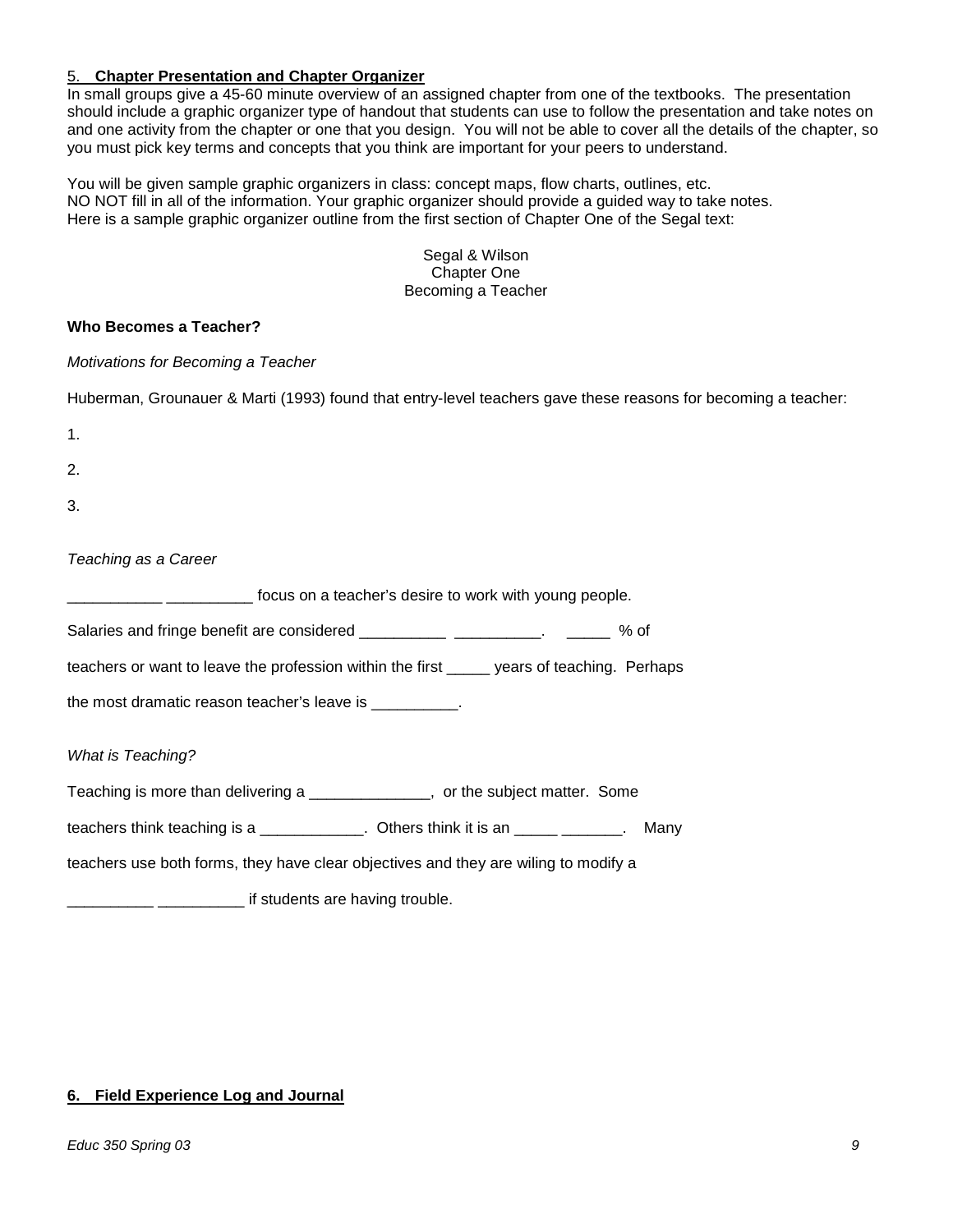In order for you to understand the complexity of today's classrooms, students and the various ways teachers address the needs of their classes, you will observe in a variety of classroom settings in order to determine if, and at what level, you might want to teach.

Students will maintain a log of hours spent observing/participating in classrooms. This log should reflect a minimum of 45 hours spent in various classrooms at different grade levels and on different sites. Approximately half of your time should be spent in one teacher's classroom, and the remainder of the time should be distributed among other classrooms. You will maintain a journal documenting assumptions/expectations, interesting observations, connections to concepts studied in EDUC 350, analyses, and questions. A minimum of 15 journal entries is required.

Criteria:

- Can you articulate your assumptions/expectations about a given setting and then identify how your observation affects those assumptions/expectations?
- Can you observe pertinent details, and can you see both the "big picture" of the classroom as well as focus in on specific methods, interactions, etc.?
- Can you monitor and take responsibility for your placement to include meeting the requirements of varied settings and minimum hours?
- Can you relate your class work and reading to your observations and provide insightful analysis about that relationship?
- Were you able to move from passive observer to participant in your field experience?

#### **7. Foundations of Teaching Notebook**

You will keep a class notebook, and will meet with the instructor during the final class period to review contents:<br>I. Philosophy of Teaching

- Philosophy of Teaching
- II. Law and Diversity Assignment
- III. Contemporary Issues Handouts from Presentations
- IV. Chapter Organizers from Chapter Presentations
- V. Field Experience Documentation Field Observation Form Cover Sheet Field Experience Form Field Experience Journal Entries 1-15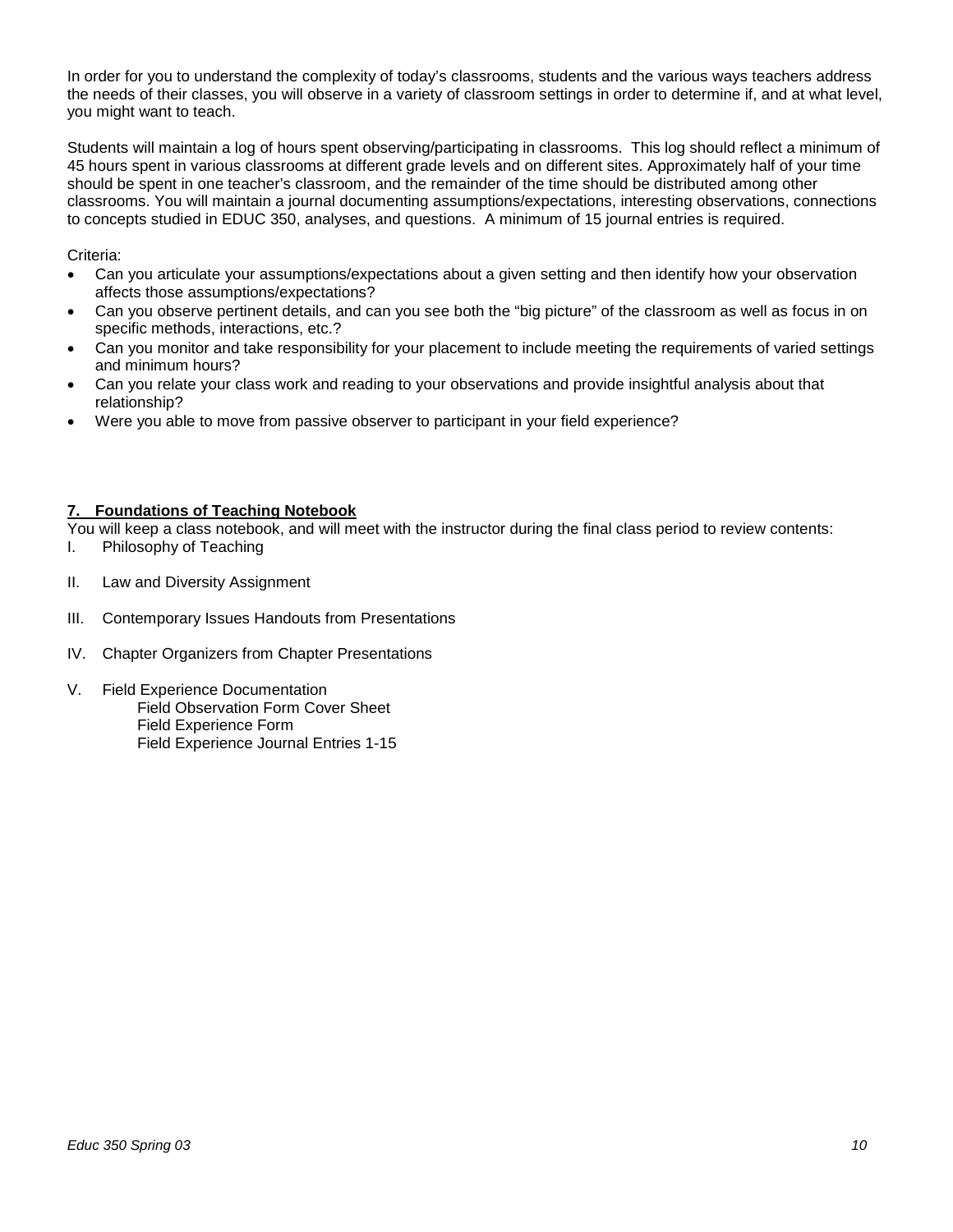#### **Guidelines for EDUC 350 Field Experience & Classroom Observation Entries**

EDUC 350 requires 45 hours of field experience in public schools.

You must visit each of the following educational levels:

- 1. elementary school classroom (K-6)
- 2. middle school classroom (6-8)
- 3. high school classroom (9-12)

In these three basic settings, observe a variety of students with different instructional environments. These include multiple school districts and schools with a range of socio-economic contexts, multilingual/cultural populations, etc. Some of the environments you should see are:

- 1. English language development or primary language classroom
- 2. special education setting
- 3. primary (K-3) and intermediate (4-6) levels in elementary schools
- 4. general and advanced levels in high school subject fields
- 5. gifted education setting
- 6. sheltered instruction

You may choose to make some of your observations in schools other than "regular" daytime schools. Consider observing in charter schools, alternative education sites, adult education schools, or court schools. For additional settings, obtain permission from your instructor before you do the observations.

Choose the locations of your field experience early and carefully. Make copies of the introduction letter, as you will meet with more than one principal. Call ahead and ask for an appointment with the principal. It may take them a week or so to arrange a meeting with you. Explain that you would like to observe several different educational settings. *However, remember you need to be with one teacher a significant amount of time if you plan to have him/her fill out your Field Experience Recommendation Form (for applying to the credential program).* 

You must observe in varied settings to satisfy this course requirement. Each observation should last at least 30 minutes. Your observation entries must reflect these different settings. You will turn in a total of 15 classroom observation records throughout the semester (see syllabus for dates) and your Field Experience Record on XXXXXXX.

Request to waive observation hours: If you have recent, significant experience with students in public school settings, you may request to waive no more than 20 of the 45 hours of field observations. Should the request be granted, you will still need to observe in the variety of settings described above. Examples of roles that might qualify for a waiver are: tutor, substitute teacher, teacher aide, parent volunteer, Casey Foundation participant, school aide. To request a waiver, complete the form in this packet and submit it with supporting documentation no later than XXXX (third week of the semester) to your instructor.

Your classroom observation entries should follow the format below:

- Your name
- School name
- Type of classroom/grade/subject
- Day of the week/date/time/number of teachers and assistants/number of students in class.
- Assumptions/expectations you have about this observation. What do you think you're going to see? What assumptions do you have about these particular kinds of students and teachers or about this class?
- Focus of your observation and a description of what you saw within this focus—don't try to observe everything. Zero in on a few key points and how they affect the big picture of the classroom.
- Analysis of the observation—comparison with classroom discussions and readings *and* ways in which your assumptions/expectations were accurate or inaccurate.
- Questions for discussion or exploration.

Type your entries on your own paper. I will send you the format by email. Do not write them by hand. You should respect the confidentiality of the students and teachers by using fictitious names for persons in your entries.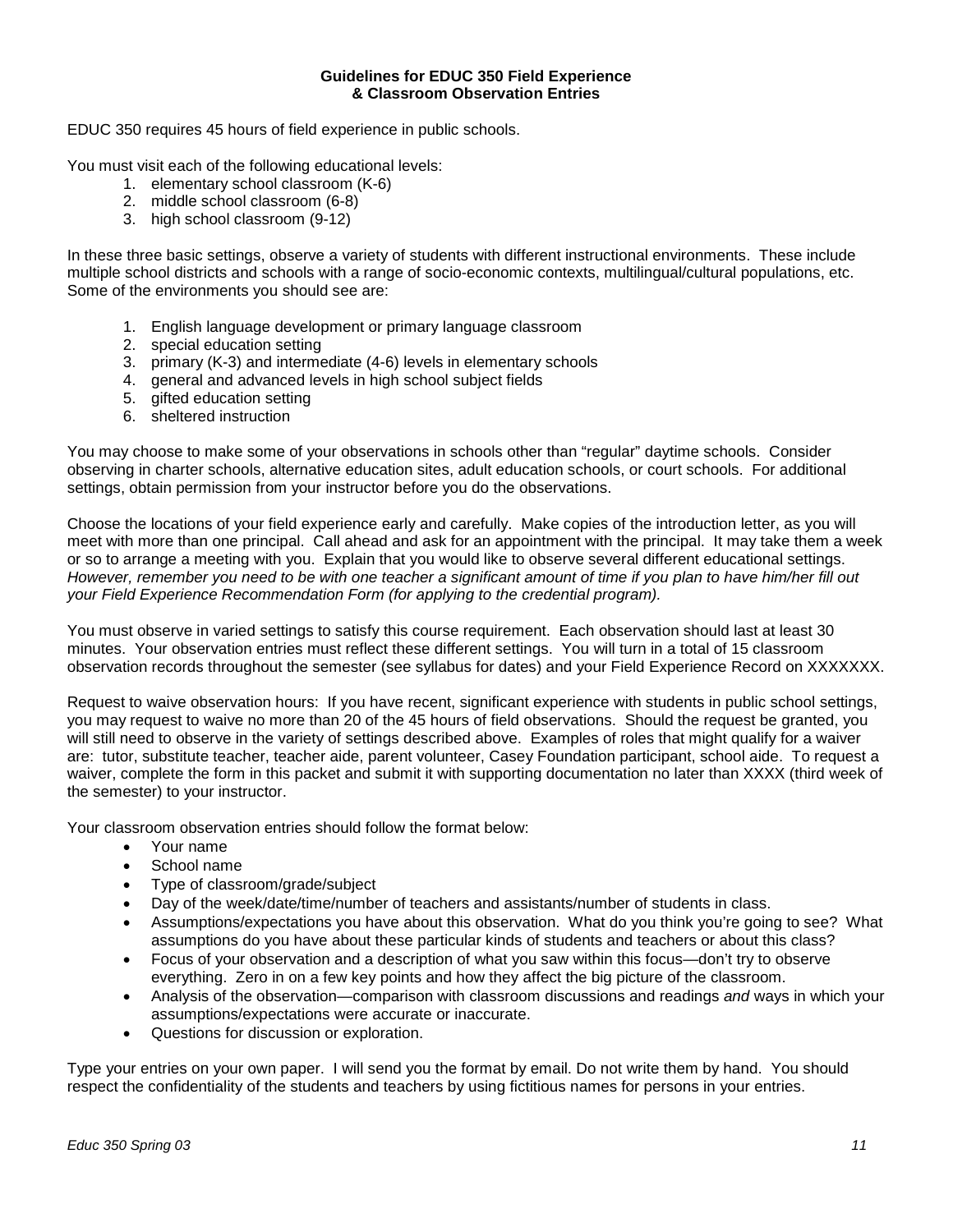|                                                                  | Classroom Observation Entry #                                                    |
|------------------------------------------------------------------|----------------------------------------------------------------------------------|
|                                                                  |                                                                                  |
|                                                                  |                                                                                  |
|                                                                  |                                                                                  |
|                                                                  | Number of teachers and assistants/Number of students:___________________________ |
| Describe the demographic characteristics of this site/classroom: |                                                                                  |

Assumptions/Expectations/Questions I have about this observation (concerning the teachers, students, class, etc.):

*Focus of observation/Description (highlights) of what I saw around this focus:* 

*Analysis of observation—connect back to course work and to above assumptions, expectations and/or questions:* 

*Questions for discussion or exploration:*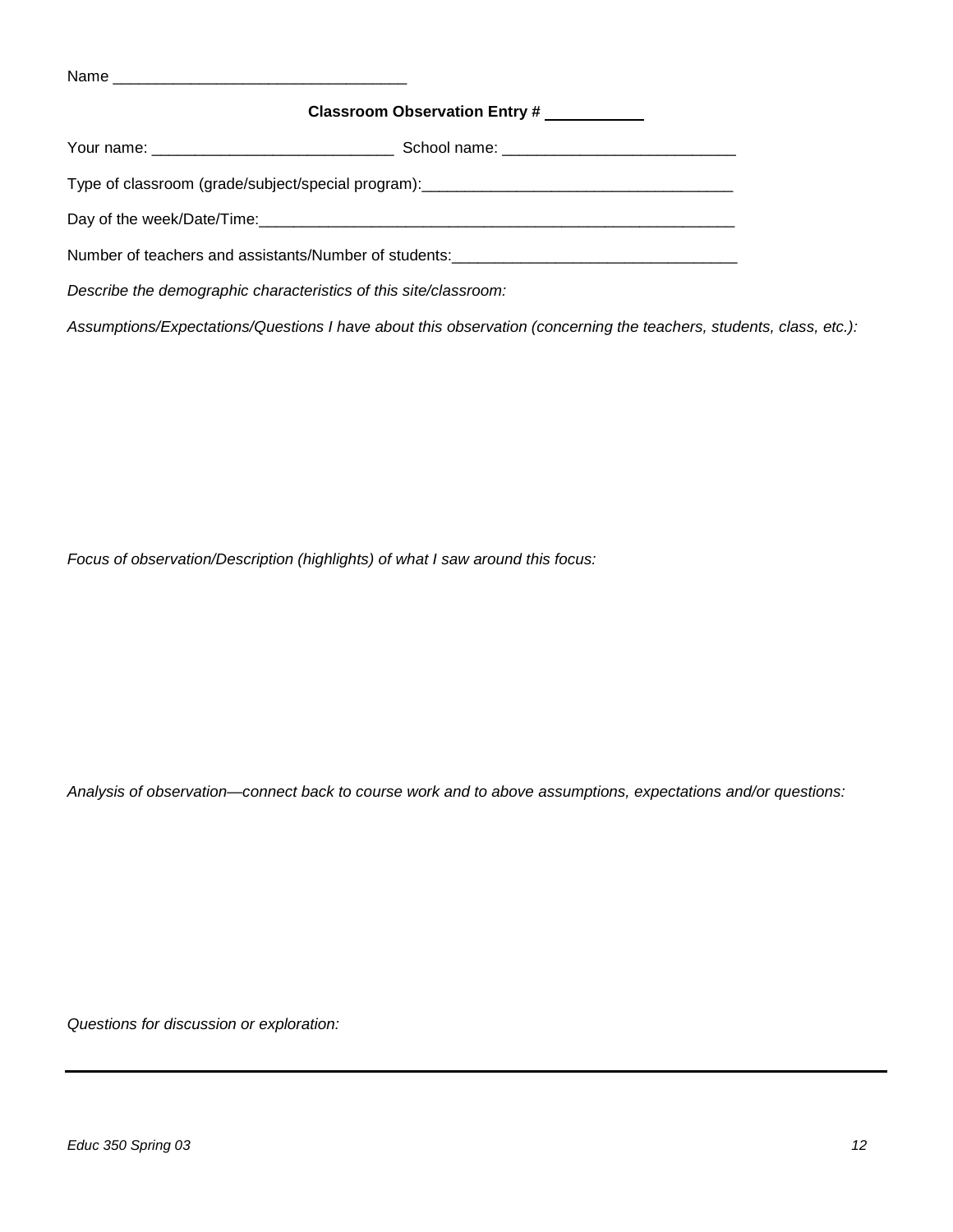|  |  |  | <b>Request to Waive Observation Hours-EDUC 350</b> |
|--|--|--|----------------------------------------------------|
|--|--|--|----------------------------------------------------|

|                                                                                                                                                                                                           |                               | Instructor _______________________                                                                                   |
|-----------------------------------------------------------------------------------------------------------------------------------------------------------------------------------------------------------|-------------------------------|----------------------------------------------------------------------------------------------------------------------|
| Name                                                                                                                                                                                                      |                               | SS#                                                                                                                  |
| I request a waiver for the following experience in public schools:<br>Tutor<br>Substitute teacher<br>Teacher Aide<br>Parent volunteer<br>School aide<br>Casey Foundation participant<br>Other (describe): |                               |                                                                                                                      |
| The experience took place as follows:                                                                                                                                                                     |                               |                                                                                                                      |
| School:<br>District:                                                                                                                                                                                      |                               |                                                                                                                      |
| Dates:<br>No. of hours in this experience:                                                                                                                                                                |                               |                                                                                                                      |
| Attach the following to this request:                                                                                                                                                                     |                               |                                                                                                                      |
|                                                                                                                                                                                                           |                               | 1. A letter from supervisor/teacher verifying the experience, including the length of time spent in this experience. |
| from the experience that will help you to be an effective teacher candidate.                                                                                                                              |                               | 2. Your reflection on the experience (1-2 pages typewritten). Describe the experience and convey what you learned    |
|                                                                                                                                                                                                           | Do not write below this line. |                                                                                                                      |
|                                                                                                                                                                                                           |                               |                                                                                                                      |
| Approved<br>Denied                                                                                                                                                                                        |                               | Number of hours to be waived (20 max): _____                                                                         |
| Reason for denial:                                                                                                                                                                                        |                               |                                                                                                                      |
|                                                                                                                                                                                                           |                               |                                                                                                                      |
| <b>Instructor Signature</b>                                                                                                                                                                               |                               | Date                                                                                                                 |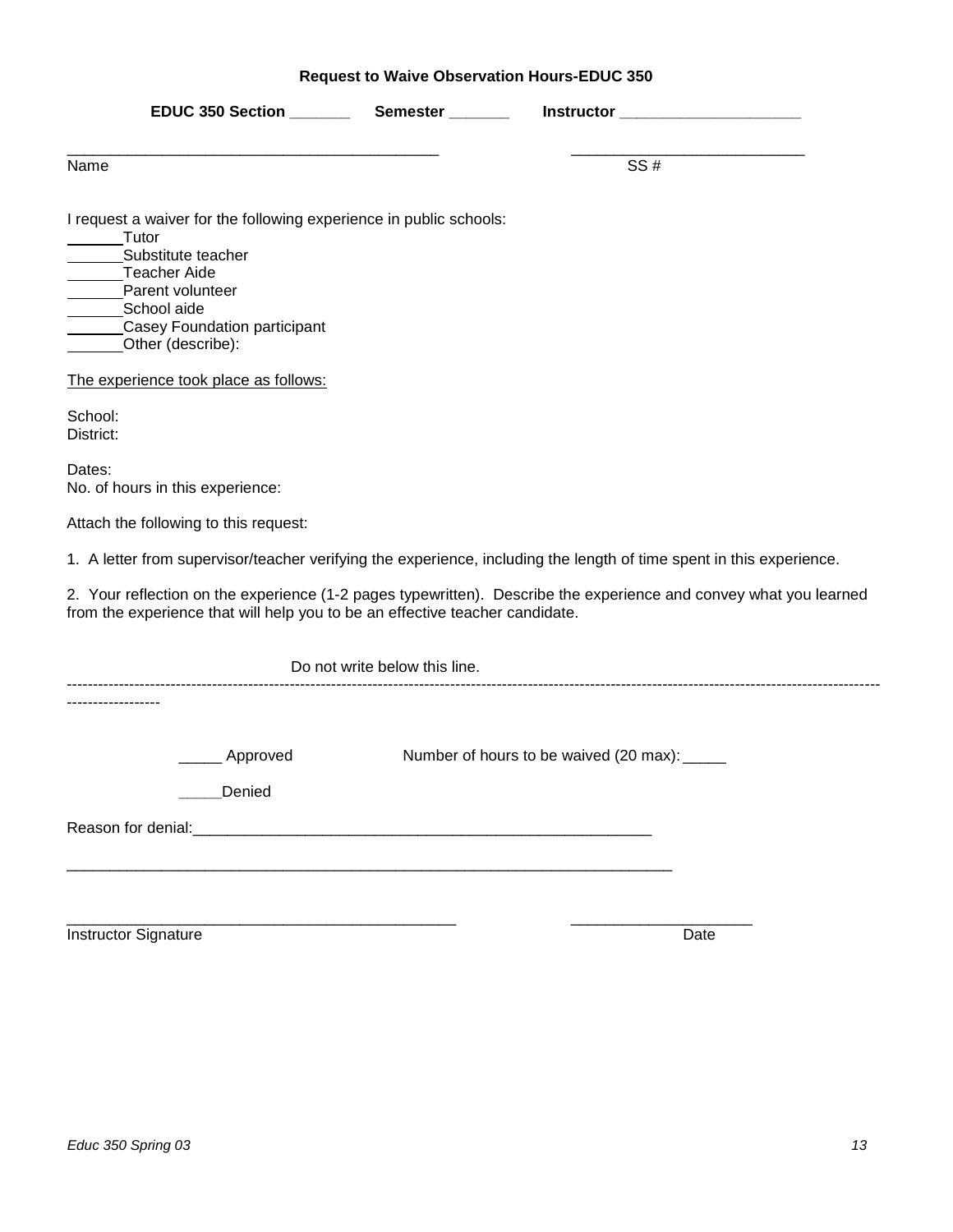## **FIELD EXPERIENCE RECOMMENDATION FORM - Non Confidential**

| <b>Applicant's Name:</b><br><b>SSN</b> |                                                                      |                    |                                                                                                                                                                                                                                                                                                                                                                                                                                                                                     |                           |
|----------------------------------------|----------------------------------------------------------------------|--------------------|-------------------------------------------------------------------------------------------------------------------------------------------------------------------------------------------------------------------------------------------------------------------------------------------------------------------------------------------------------------------------------------------------------------------------------------------------------------------------------------|---------------------------|
| Program: __                            | Multi Subj                                                           | Multi Subj Mid Lev | Concurrent w/ Ed Spec                                                                                                                                                                                                                                                                                                                                                                                                                                                               | _Sing Subj                |
| from a public classroom teacher.       |                                                                      |                    | This individual is considering applying for admission to a Cal State San Marcos Teacher Education Program. The<br>applicant has indicated that he/she has worked with children/youth (class/groups) under your supervision. One of the<br>criteria on which candidates are admitted to the CSUSM program is successful work experience with children (either<br>paid or volunteer). All credential program applicants are required to submit a Field Experience Recommendation Form |                           |
|                                        |                                                                      |                    | In a brief narrative, reflect on this individual as a teacher candidate. When possible, please provide specific<br>examples and details. If your narrative exceeds this page, or if a separate letter is used, please attach to this form<br>and sign. In order to avoid questions of authenticity, do not cut and paste your narrative in the box below.                                                                                                                           |                           |
| Dependability<br>Initiative            | Professional appearance/manner<br>Interpersonal communication skills |                    | Consider the candidate's personal and professional attributes with the following in mind:<br>Enthusiasm<br>Sensitivity to all learners                                                                                                                                                                                                                                                                                                                                              | Poise and self-confidence |
|                                        |                                                                      |                    | Student Services Center welcomes additional comments. (760)750-4277 or coessc@csusm.edu                                                                                                                                                                                                                                                                                                                                                                                             |                           |
| <b>Name of Public School:</b>          |                                                                      |                    |                                                                                                                                                                                                                                                                                                                                                                                                                                                                                     | <b>Grade Level:</b>       |
| <b>School District</b>                 |                                                                      |                    |                                                                                                                                                                                                                                                                                                                                                                                                                                                                                     |                           |
| <b>Classroom Teacher's Name</b>        |                                                                      |                    |                                                                                                                                                                                                                                                                                                                                                                                                                                                                                     |                           |
| <b>Classroom Teacher's Signature</b>   | Number of hours candidate has been in my classroom _____             |                    |                                                                                                                                                                                                                                                                                                                                                                                                                                                                                     | Date                      |
|                                        |                                                                      |                    | College of Education • California State University, San Marcos • San Marcos, CA 92096-0001 • (760) 750-4279                                                                                                                                                                                                                                                                                                                                                                         |                           |